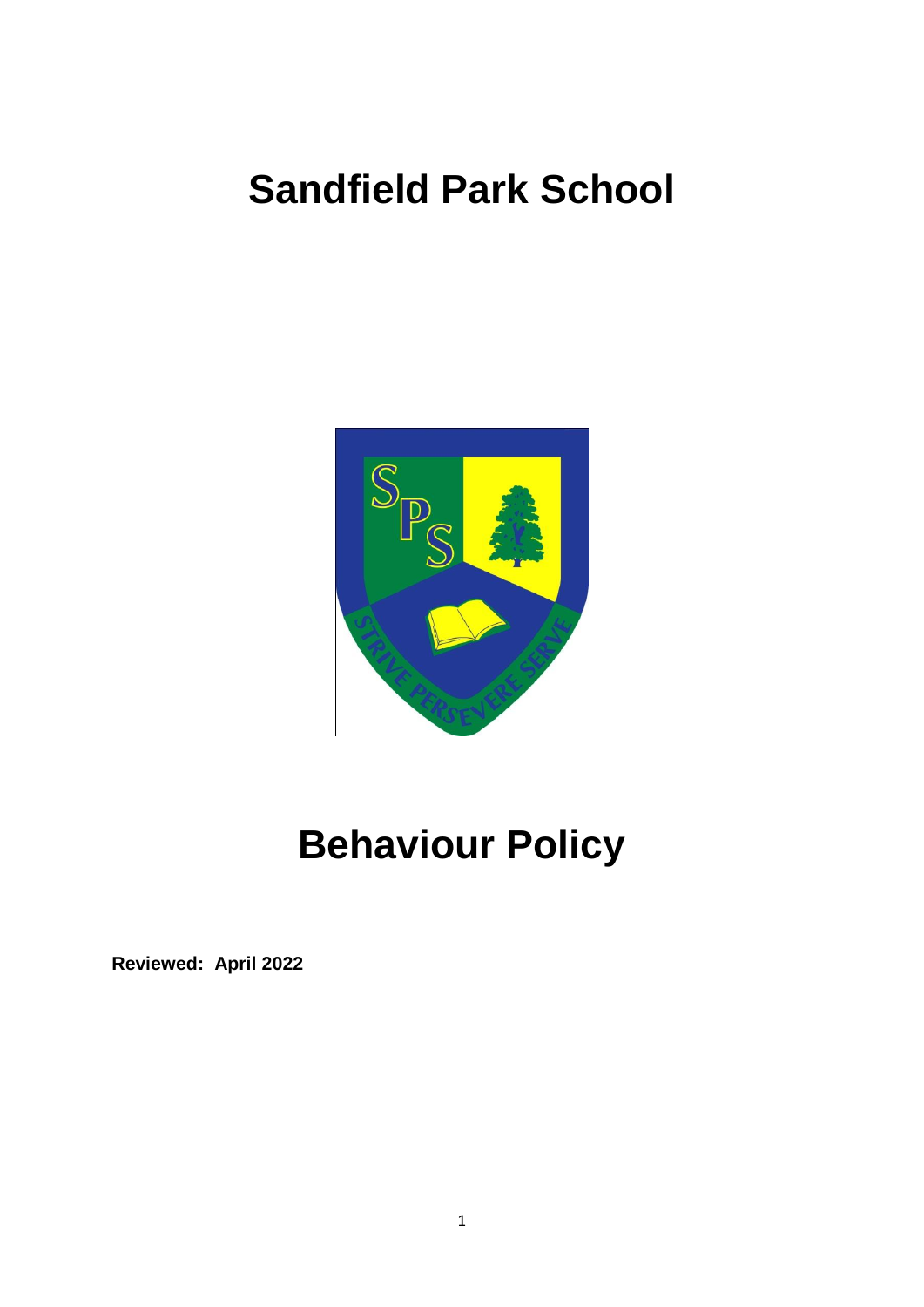### **Introduction**

Sandfield Park School consists of Sandfield Special School, The Alder Centre for Education (ACE) and The Hospital School. It must be recognised that the pupils across the school have very different needs and that this policy must take account of these needs when applied.

By consistent policy making and encouragement, all staff have the responsibility for maintaining good behaviour throughout the school and model the types of behaviour encouraged by school policy. Pupils, parents and all staff are expected to be positive role models. Some pupils will follow individual behaviour plans as per their needs.

#### **Behaviour Policy**

The policy is based on Section 89 of the Education and Inspection Act 2006. It is designed to provide a safe, structured environment for pupils. The school tries to educate pupils within a moral, spiritual and cultural context. The school's moral code includes the importance of self-discipline and self-respect and encourages the basic virtues of honesty, fairness and politeness. The school rules are pupil generated. Sandfield uses restrictive physical intervention as required.

#### **Rewards and Achievement**

Rules are designed to promote good behaviour and provide a safe environment in which pupils can feel valued, enjoy school and learn. We have a rewards and achievement policy which helps promote good behaviour. Positive strategies (rewards) can be used to motivate pupils to behave positively. In order to promote positive behaviour we:

- Encourage positive self-esteem.
- Help to reinforce good behaviour.
- Draw other children's attention to good behaviour.
- Help to develop a positive and friendly climate in the classroom.
- Help pupils to understand what we expect of them.

Rewards can be given in the following ways:

#### **Nonverbal praise:**

- A smile
- $\bullet$  High 5
- Nodding of head
- Thumbs up

#### **Visual Praise:**

- Written words on pupil's work
- Merit stickers and agreed rewards
- Student of the week award
- Subject awards
- Written messages to parents via home/school book/ photo, videos class dojos, postcards, school reports on EFL etc...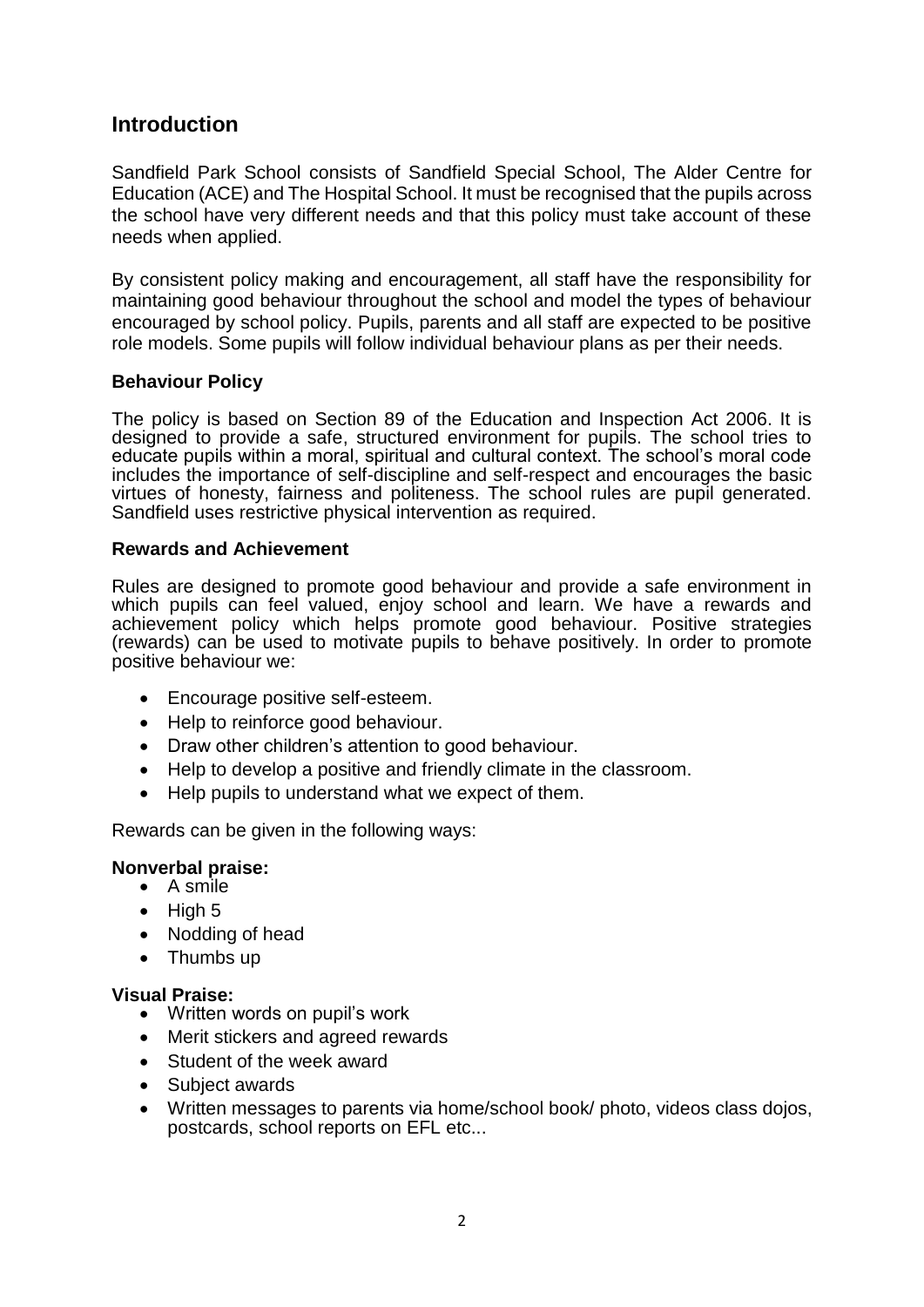However if rewards are given they must be meaningful for the pupils and worth getting. Sandfield uses Dojo Points as part of this policy to help motivate pupils in different aspects of school.

**Powers to Discipline** Teachers, Teaching Assistant's and other paid staff with responsibility for pupils have the power to discipline pupils whose behaviour is unacceptable, who break the school rules or who fail to follow a reasonable instruction.

**Sanctions** In determining whether a sanction is reasonable, Section 91 of the Education and Inspection Act 2006 says the penalty must be proportionate in the circumstances and that account must be taken of pupils' age, special educational need/disability and any religious requirement affecting them.

- Teachers have statutory authority to discipline pupils whose behaviour is unacceptable, who break school rules or who fail to follow a reasonable instruction (Section 91 of the Education and Inspection Act 2006).
- This also applies to all paid staff with responsibility for pupils.
- Teachers can discipline pupils at any time in school or elsewhere under the charge of a teacher, including school visits, residential trips and after school clubs.
- Staff can confiscate pupils' property if this is a risk to self/others and disrupting class learning
- Staff can monitor pupil behaviour and record this on CPOMS

**Verbal Reprimands** This does not mean shouting and finger wagging. It may only need to be mild. It is good practice that staff talk through problems with pupils so that they understand the problem. A pupil may be asked to remain in the classroom during break time to complete work.

**Withdrawal** E.g. sitting down on a wall in the playground – best used in conjunction with above. This serves a number of purposes. It may allow various parties to be parted and to calm down; it allows staff to talk and explain the problem; it may physically prevent further conflict and it will underline to a pupil that something is wrong. The time should not be excessive and should not be carried on over a number of sessions, as if a pupil has repeated their misdemeanour initially it is unlikely that repeated withdrawal long after the incident will prove effective. Withdrawal must be supervised.

**ACE**: Pupils may choose to take timeout in the allocated timeout room should they feel the need to avoid issues escalating or space to calm down whilst continuing with classwork. They may also discuss an issue with staff before returning to class. Staff may direct pupils to take timeout if they feel it will be of benefit to that pupil. Following timeout a pupil should return to lessons unless otherwise directed by staff.

**Reprimand by Another** E.g. taken to a senior member of staff.

**Removal of Privilege** E.g. free time at lunch or playtime or free choice of activity.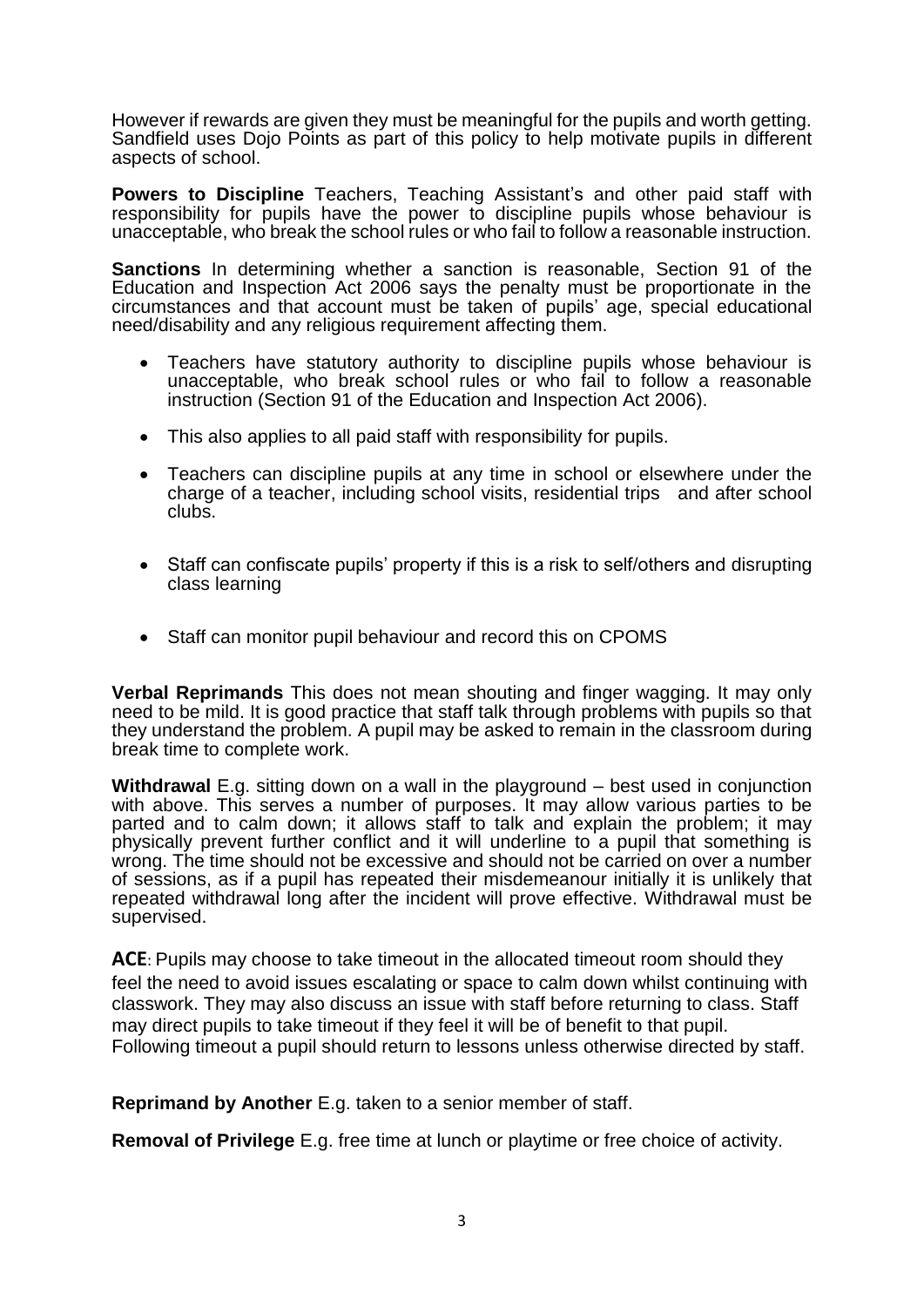**Report Card** This is a visual way of presenting expectations and individual targets to a pupil. The card will be completed by staff in all lessons and the pupil will meet daily with a mentor to check progress. Should targets not be met the mentor will give suitable sanctions eg; loss of break time.

Parents sign to indicate they have seen the report. **Any sanction must be appropriate and fair and must be graded to fit the circumstances. Pupils should not be put outside classrooms where their behaviour/safety cannot be monitored.**

#### **Key point when using sanctions:**

**Challenging Behaviour** - this is undoubtedly the most unacceptable behaviour. It should be responded to with a brief period of isolation from the group and an explanation by the teacher to reinforce the unacceptability of the behaviour, with the situation successfully de-escalated. If a child hits another, and the 'victim' retaliates, a more appropriate response should be discussed with the person who retaliated. Incidents of challenging behaviour should be shared with parents/carers and opportunity for the issue to be discussed, when appropriate, with the pupil, in terms of behavioural expectations and strategies to put in place to ensure the behaviour does not happen again. Parents may want to participate in these discussions, but, need to be informed of what has been discussed if not in attendance.

**Individual Behaviour Management Plan -** Some pupils may require an individual behaviour plan to ensure that there is consistent handling of the pupil's challenging behaviour. If a class teacher feels that there is a need for a behaviour plan it would normally be discussed with a member of the SMT. Appropriate advice may be sought from outside agencies and parents consulted. Any plan must be agreed by the Headteacher/Deputy Headteacher, pupil and parents. Class teachers are responsible for monitoring plans where they are considered necessary. The completed document, once agreed, should be circulated to other staff in the school.

Other staff are to respect the advice in the plan and follow the guidelines.

Any behaviour plan will need to be reviewed regularly and changed where necessary. A copy of the plan must be available for the Headteacher/Deputy Headteacher. The plans are part of as risk assessment to protect the health and safety of other pupils and staff.

**ACE** - A parent/carer may be invited in to attend a meeting in which any concerns can be discussed and ACE behaviour expectations reinforced. Behaviour strategies and targets will agreed then the pupil will be given a chance to improve. A target card may be used to monitor the pupil over a given time. A review meeting may be held at a later date.

Following implementation of the above sanctions, should the behaviour of a pupil fail to improve, a TAC meeting may be arranged to discuss ways to move forward. This may result in the pupil being discharged from ACE and referred onto other agencies for support.

#### **Dealing With Serious Challenging Behaviour**

• If the pupil is a danger to himself/herself then if physically possible s/he and the other pupils should be segregated.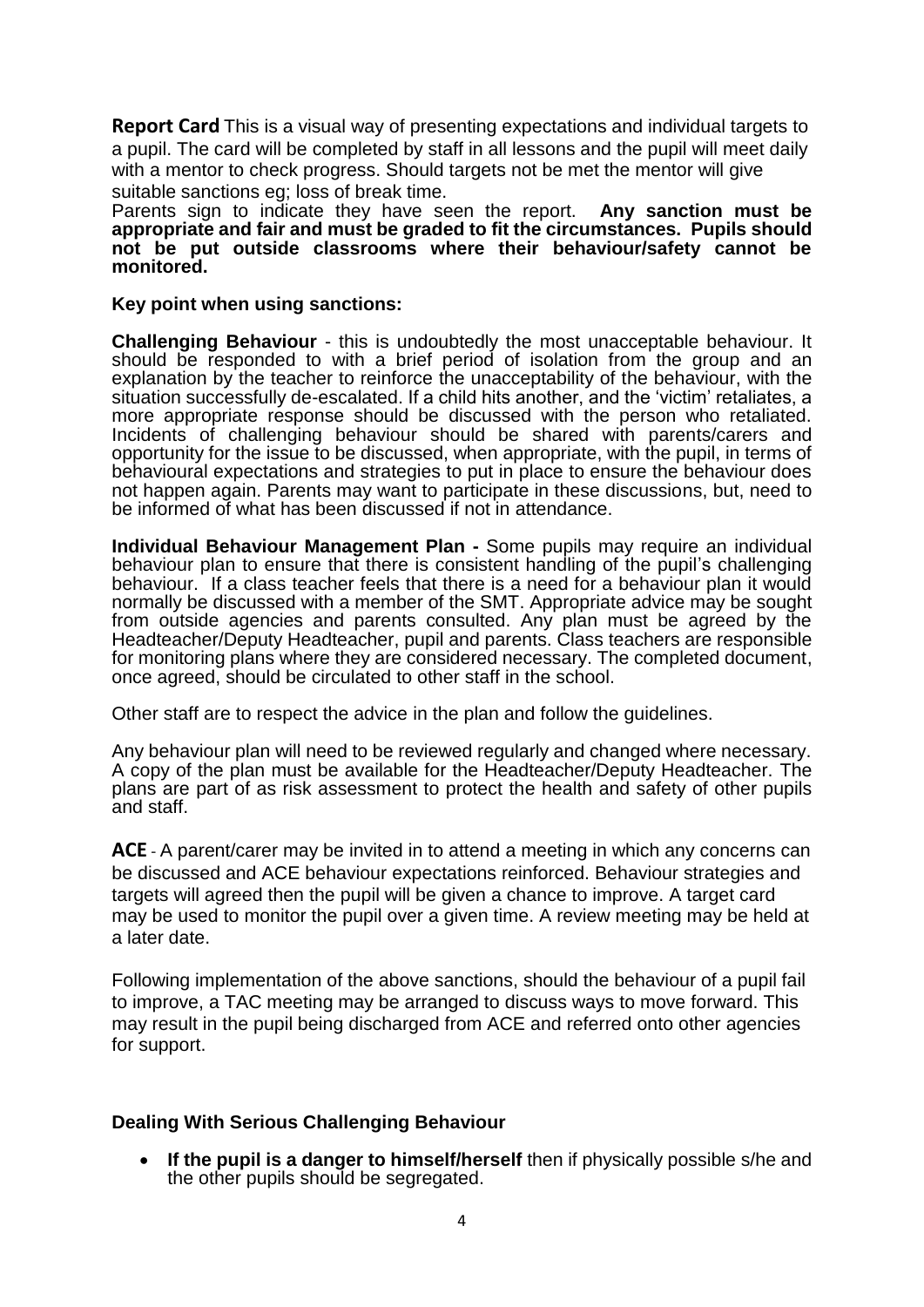Pupils must never be taken out of class without an adult to accompany them. If removed from the class the pupil is given regular opportunity to return to class. The pupil should always have the consequences of his/her behaviour explained clearly. If extra help is needed contact either the Headteacher or Deputy Headteacher. If removed from class for a significant period the child's parent must be informed via telephone or Dojo.

 **If a pupil is a danger to other pupils** then s/he and the other pupils must be kept separated and a plan agreed to support the pupils involved. If a pupil regularly makes another pupil feel uncomfortable over a period of time then the School's anti-bullying policy will be applied.

Staff will receive regular training on positive interventions. The training will focus on de-escalation strategies as well as certain techniques if physical intervention is needed. This will only be when a pupil is a danger to themselves or others. Staff also have two–way radios that can be used to support each other so that people are not isolated. All staff have been trained by HCEST on restrictive physical intervention.

If other pupils are withdrawn from class they must be calmed and reassured. Another activity could be given to distract attention, e.g. visit school library.

One member of staff should not be left alone in a classroom with a disruptive pupil unless it is deemed that this will de-escalate a situation. If the cause of pupil aggression is known, remove it e.g. a particular piece of music or certain person if they are causing a problem. Explain the consequence of behaviour to the pupil so giving the pupil an opportunity to comply. Pupils displaying challenging behaviour must be given the opportunity to talk and explain if appropriate.

In all circumstances of serious incidents, SLT must be informed, and the incident recorded on CPOMS.

If behaviour continues to deteriorate then support must be called. **If the situation improves** the pupil is given opportunity to apologise and build up relationship with staff. Parents are informed of the situation.

#### **If the situation continues or worsens:**

- Staff and pupil are separated whenever possible.
- Staff offered counselling on how to deal with situation.
- Pupil is given the opportunity to express feelings with staff that they trust if s/he is able. Parents are advised of worsening situation and allowed to comment.
- Possible involvement of an outside agency e.g. Social Services, C.A.M.H.S. Team, Merseycare or Educational Psychologist.
- Multi Agency Team Meeting to be arranged.
- A Risk Assessment may be produced for the pupil and distributed to all staff.

The Behaviour Policy applies to all pupils at the school however there are some pupils who given the extent of their disability and severity of their special educational needs require additional behavioural support.

The Restrictive Physical Intervention Policy includes guidance to physically support pupils.